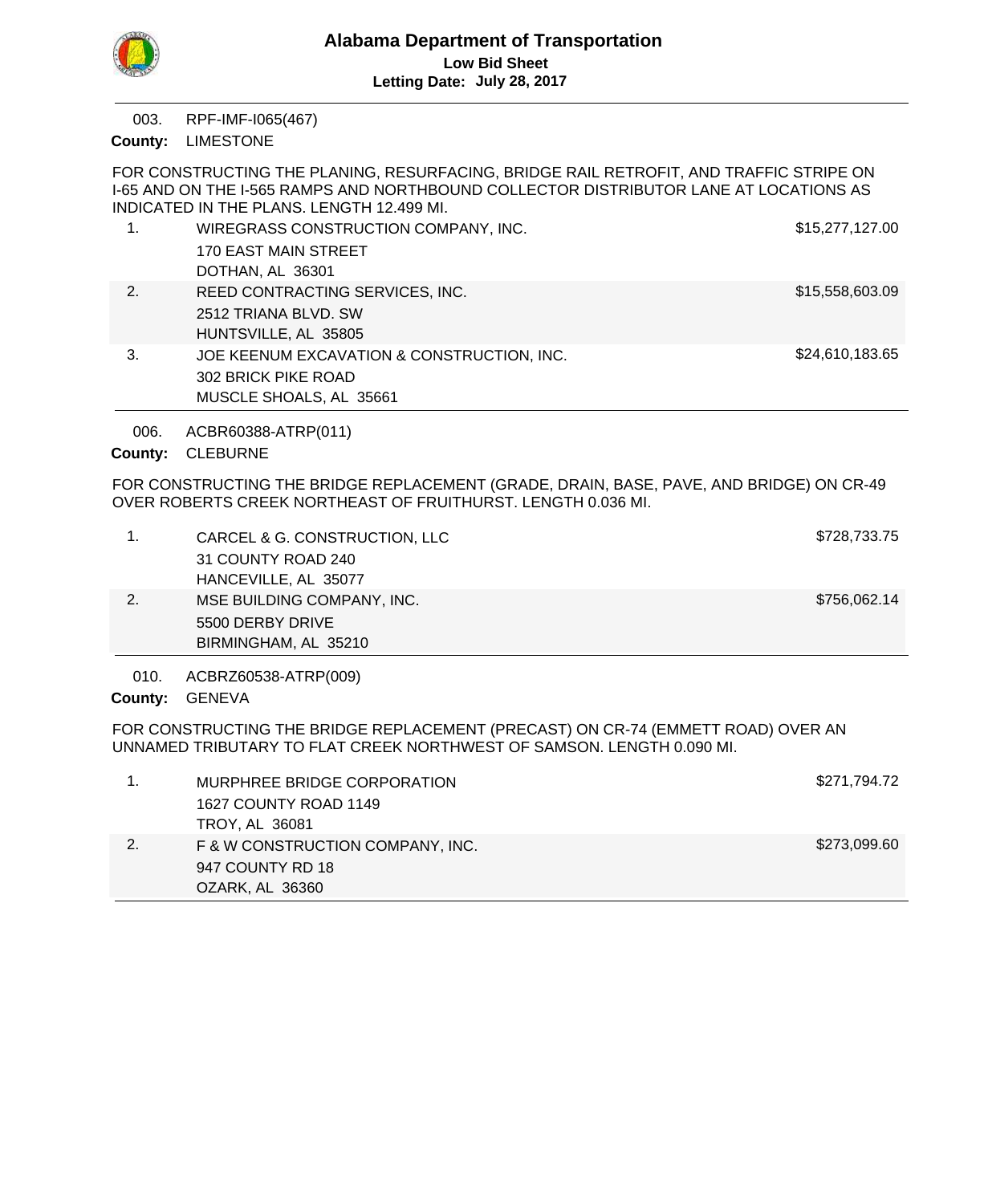## 011. ACBRZ62145-ATRP(005)

## County: LAUDERDALE

FOR CONSTRUCTING THE BRIDGE REPLACEMENT (GRADE, DRAIN, BASE, PAVE, AND BRIDGE) ON CR-61 OVER BUTLER CREEK NORTHEAST OF ZIP CITY. LENGTH 0.129 MI.

|    | B. H. CRAIG CONSTRUCTION COMPANY, INC.<br>835 WALL STREET<br>FLORENCE, AL 35630-0000 | \$1,135,481.70 |
|----|--------------------------------------------------------------------------------------|----------------|
| 2. | MALONEY CONSTRUCTION, INC.<br>705 ROBERT E. LEE DRIVE<br>TUPELO, MS 38801            | \$1,427,735.49 |
|    |                                                                                      |                |

ACNU61189-ATRP(006) 014.

## County: MOBILE

FOR CONSTRUCTING THE GRADE, DRAIN, BASE, AND PAVE ON LOTT ROAD FROM THE JUNCTION OF BEVERLY JEFFERIES HIGHWAY TO THE JUNCTION OF BROWN-BLANKENCHIP ROAD WEST OF CITRONELLE. LENGTH 2.272 MI.

| 1. | MOBILE ASPHALT COMPANY, LLC               | \$1,914,355.53 |
|----|-------------------------------------------|----------------|
|    | 3151 HAMILTON BOULEVARD                   |                |
|    | THEODORE, AL 36582                        |                |
| 2. | H. O. WEAVER & SONS, INC.                 | \$2,340,547.69 |
|    | 7450 HOWELLS FERRY ROAD                   |                |
|    | MOBILE, AL 36618                          |                |
| 3. | JOHN G. WALTON CONSTRUCTION COMPANY, INC. | \$2,437,907.00 |
|    | 1806 WOLF RIDGE ROAD                      |                |
|    | MOBILE, AL 36618                          |                |

ACOA61040-ATRP(011) 017.

# County: DALLAS

FOR CONSTRUCTING THE PLANING, RESURFACING, AND TRAFFIC STRIPE ON LAPSLEY STREET FROM THE INTERSECTION OF MINTER AVENUE TO THE INTERSECTION OF 1ST AVENUE AND ON SUMMERFIELD ROAD FROM THE INTERSECTION OF 1ST AVENUE TO THE INTERSECTION OF WOODROW AVENUE IN SELMA. LENGTH 1.690 MI.

| ASPHALT CONTRACTORS, INC. | \$1,183,980.75 |
|---------------------------|----------------|
| 6370 TAYLOR CIRCLE        |                |
| MONTGOMERY, AL 36117-0000 |                |

CMAQ-5915(251) 020.

# County: SHELBY

FOR CONSTRUCTING THE BIKE LANES (GRADE, DRAIN, BASE, PAVE, RESURFACING, AND TRAFFIC STRIPE) ALONG JOHN FINDLAY DRIVE FROM NORTH TRAILHEAD TO THE GUARD STATION NEAR THE SR-119 ENTRANCE INTO OAK MOUNTAIN STATE PARK IN PELHAM. LENGTH 1.960 MI.

| 1. | CHILTON CONTRACTORS, INC.<br>600 5TH AVENUE NORTH<br>CLANTON, AL 35045           | \$1,479,912.54 |
|----|----------------------------------------------------------------------------------|----------------|
| 2. | WIREGRASS CONSTRUCTION COMPANY, INC.<br>170 EAST MAIN STREET<br>DOTHAN, AL 36301 | \$1,545,708.39 |
| 3. | MIDSOUTH PAVING, INC.<br>500 RIVERHILLS PARK, SUITE 590<br>BIRMINGHAM, AL 35242  | \$1,663,678.34 |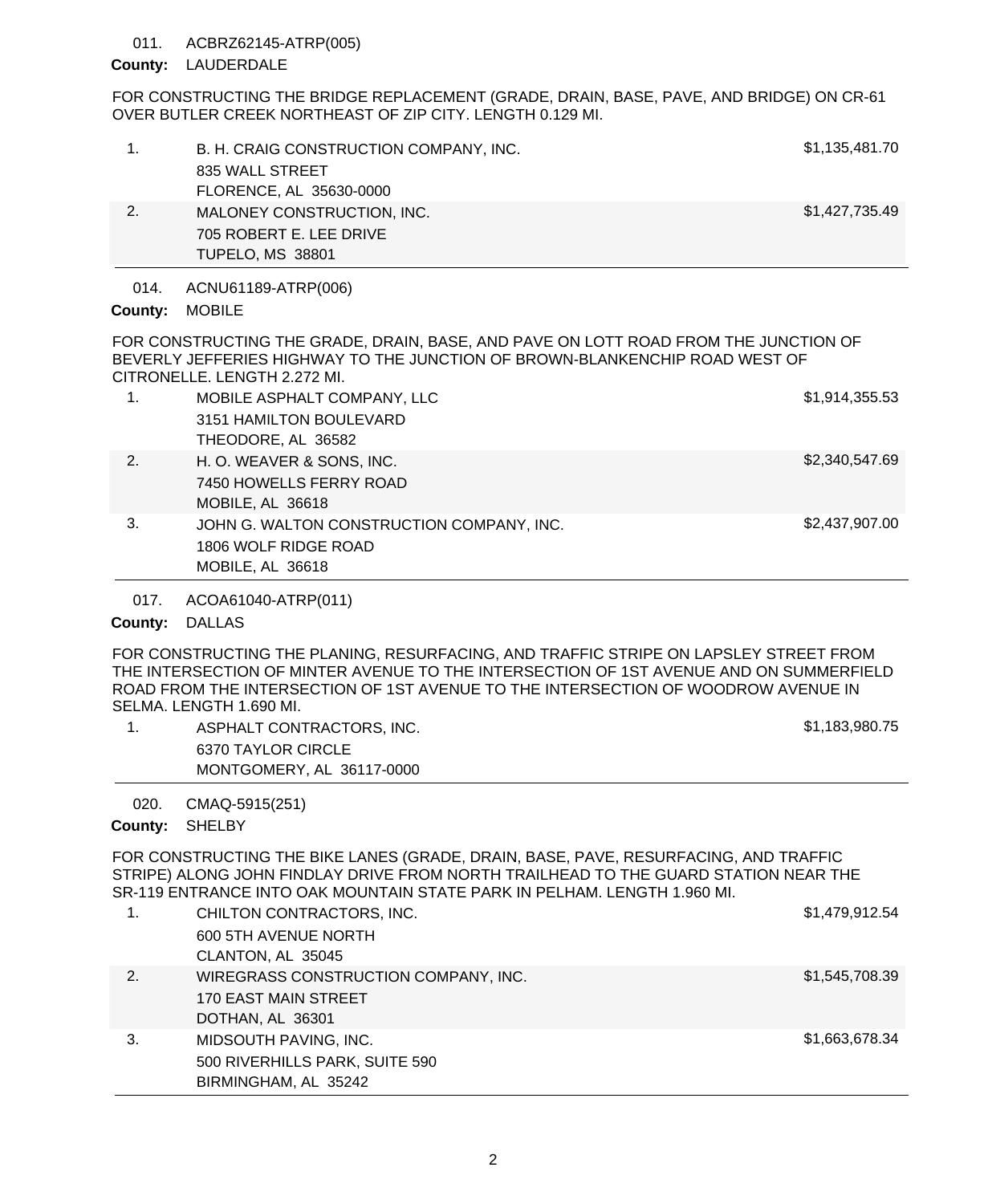#### **ER-9010(935) 023.**

### **PIKE County:**

FOR CONSTRUCTING THE CULVERT EXTENSION AND SLOPE REPAIR ON SR-10 (US-231) AT MP 169.000 (SOUTHBOUND LANE) NORTH OF TROY. LENGTH 0.122 MI.

### **\*\*\*\*\* WITHDRAWN FROM THE LETTING \*\*\*\*\***

HSIP-0069(551) 026.

County: CULLMAN

FOR CONSTRUCTING THE LEFT TURN LANE (GRADE, DRAIN, BASE, AND PAVE) ON SR-69 AT THE JUNCTION OF CR-1545 (GOLD RIDGE ROAD) EAST OF CULLMAN. LENGTH 0.397 MI.

- 1. CARCEL & G. CONSTRUCTION, LLC 6. THE STATE STATE STATE STATE STATE STATE STATE STATE STATE STATE STATE STATE STATE STATE STATE STATE STATE STATE STATE STATE STATE STATE STATE STATE STATE STATE STATE STATE STATE STATE ST 31 COUNTY ROAD 240 HANCEVILLE, AL 35077
- 2. WIREGRASS CONSTRUCTION COMPANY, INC. \$565,555.76 170 EAST MAIN STREET DOTHAN, AL 36301

HSIP-I059(400) 027.

County: JEFFERSON

FOR CONSTRUCTING THE INTERSTATE MEDIAN CROSSOVER PROTECTION, BRIDGE RAIL RETROFIT, AND GUARDRAIL INSTALLATION ON I-59 FROM THE SR-7 (US-11/1ST AVENUE NORTH) INTERCHANGE IN BIRMINGHAM TO THE CR-10 (CHALKVILLE MOUNTAIN ROAD) INTERCHANGE IN TRUSSVILLE. LENGTH 8.390 MI.

- 1. ABRAMSON, LLC \$1,595,424.92 2608 COMMERCE BOULEVARD IRONDALE, AL 35210
- NH-0013(603) 030.

County: MOBILE

FOR CONSTRUCTING THE PLANING, RESURFACING, AND TRAFFIC STRIPE ON SR-13 (US-43) FROM THE JUNCTION OF DOGWOOD DRIVE IN SATSUMA TO THE COLD CREEK BRIDGE (MP 17.621). LENGTH 8.221 MI.

|    | MOBILE ASPHALT COMPANY, LLC               | \$2,372,420.28 |
|----|-------------------------------------------|----------------|
|    | 3151 HAMILTON BOULEVARD                   |                |
|    | THEODORE, AL 36582                        |                |
| 2. | JOHN G. WALTON CONSTRUCTION COMPANY, INC. | \$2,696,297.00 |
|    | 1806 WOLF RIDGE ROAD                      |                |
|    | MOBILE, AL 36618                          |                |
| 3. | H. O. WEAVER & SONS, INC.                 | \$3,001,832.09 |
|    | 7450 HOWELLS FERRY ROAD                   |                |
|    | MOBILE, AL 36618                          |                |

NH-0035(530) 031.

### County: DEKALB

FOR CONSTRUCTING THE PLANING, RESURFACING, SAFETY IMPROVEMENTS, AND TRAFFIC STRIPE ON SR-35 FROM SOUTH OF THE JUNCTION OF DEERMAN AVENUE TO SOUTH OF THE NORTHERN CITY LIMITS OF RAINSVILLE (SITE 1) AND ON SR-75 FROM MP 84.820 TO MP 85.040 (SITE 2). LENGTH 1.920 MI.

1. WIREGRASS CONSTRUCTION COMPANY, INC. \$1,127,370.31 170 EAST MAIN STREET DOTHAN, AL 36301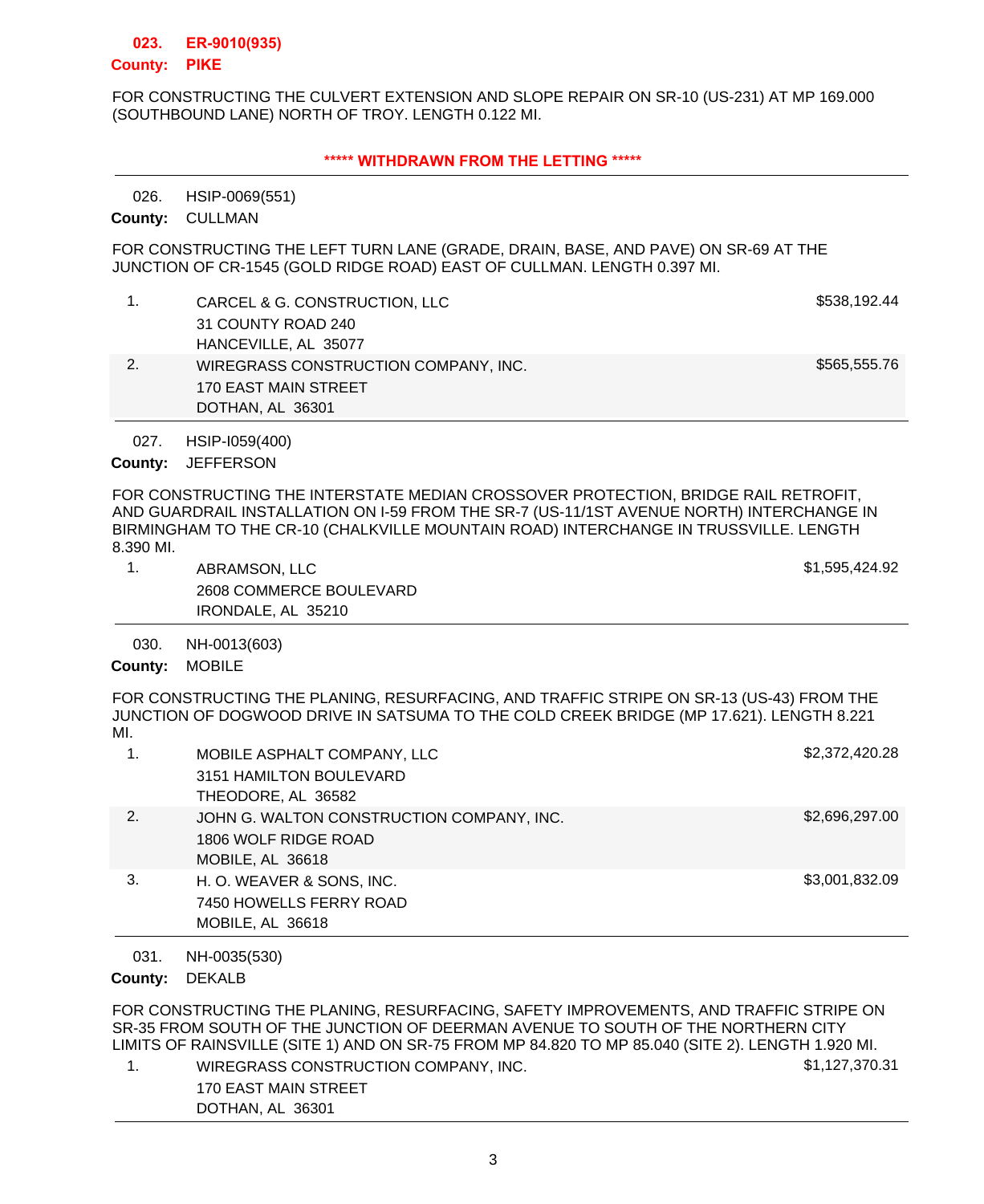#### NH-0053(581) 032.

## County: MADISON

FOR CONSTRUCTING THE PLANING, RESURFACING, AND TRAFFIC STRIPE ON SR-53 FROM NORTH OF THE JUNCTION OF TAURUS DRIVE IN HARVEST TO THE LIMESTONE COUNTY LINE. LENGTH 7.830 MI.

|              | REED CONTRACTING SERVICES, INC.<br>2512 TRIANA BLVD, SW                                 | \$2,107,277.03 |
|--------------|-----------------------------------------------------------------------------------------|----------------|
|              | HUNTSVILLE, AL 35805                                                                    |                |
| $\mathbf{2}$ | MIDSOUTH PAVING, INC.<br>500 RIVERHILLS PARK, SUITE 590<br>BIRMINGHAM, AL 35242         | \$2,202,326.12 |
| 3.           | WIREGRASS CONSTRUCTION COMPANY, INC.<br><b>170 EAST MAIN STREET</b><br>DOTHAN, AL 36301 | \$2,250,101.88 |
|              |                                                                                         |                |

NH-0059(513) 033.

County: BALDWIN

FOR CONSTRUCTING THE PLANING, RESURFACING, AND TRAFFIC STRIPE ON SR-59 FROM NORTH OF THE JUNCTION OF SR-182 TO THE SOUTH END OF THE INTERCOASTAL WATERWAY BRIDGE IN GULF SHORES. LENGTH 1.858 MI.

| 1. | MOBILE ASPHALT COMPANY, LLC<br>3151 HAMILTON BOULEVARD<br>THEODORE, AL 36582          | \$721,769.17 |
|----|---------------------------------------------------------------------------------------|--------------|
| 2. | JOHN G. WALTON CONSTRUCTION COMPANY, INC.<br>1806 WOLF RIDGE ROAD<br>MOBILE, AL 36618 | \$861,000.00 |
| 3. | H. O. WEAVER & SONS, INC.<br>7450 HOWELLS FERRY ROAD<br>MOBILE, AL 36618              | \$949,976.80 |

NH-0001(596) 034.

County: BARBOUR

FOR CONSTRUCTING THE PLANING, RESURFACING, AND TRAFFIC STRIPE ON SR-1 (US-431) FROM 0.250 MILE SOUTH OF THE JUNCTION OF LINDSEY DRIVE TO THE RUSSELL COUNTY LINE. LENGTH 7.646 MI.

|    | MIDSOUTH PAVING, INC.<br>500 RIVERHILLS PARK, SUITE 590                          | \$2,906,611.47 |
|----|----------------------------------------------------------------------------------|----------------|
|    | BIRMINGHAM, AL 35242                                                             |                |
| 2. | ROBINSON PAVING COMPANY, INC.<br>5425 SCHATULGA ROAD<br>COLUMBUS, GA 31907       | \$3,434,692.57 |
| 3. | WIREGRASS CONSTRUCTION COMPANY, INC.<br>170 EAST MAIN STREET<br>DOTHAN, AL 36301 | \$3,655,568.69 |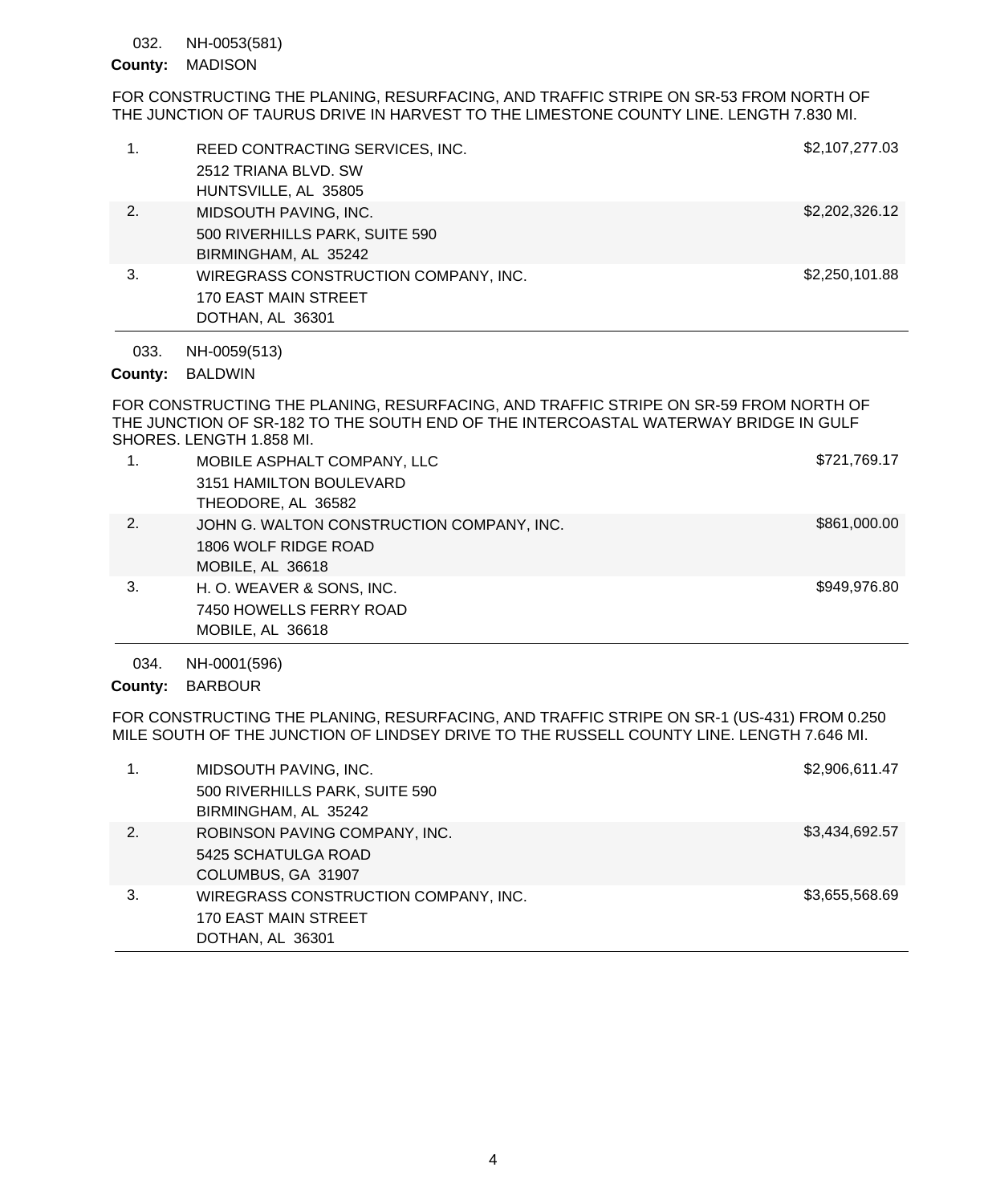#### RP-IM-I059(366) 036.

### County: ST. CLAIR

FOR CONSTRUCTING THE PAVEMENT REHABILITATION, PLANING, RESURFACING, BRIDGE RAIL RETROFIT, GUARDRAIL, REST AREA PARKING REHABILITATION, AND TRAFFIC STRIPE ON I-59 FROM NORTH OF THE SR-53 (US-231) INTERCHANGE IN ASHVILLE TO THE ETOWAH COUNTY LINE. LENGTH 8.591 MI.

| GOOD HOPE CONTRACTING CO., INC.  | \$10,215,893.06 |
|----------------------------------|-----------------|
| 3280 COUNTY ROAD 437             |                 |
| CULLMAN, AL 35057-0000           |                 |
| MCCARTNEY CONSTRUCTION CO., INC. | \$10,378,135.12 |
| 331 ALBERT RAINS BOULEVARD       |                 |

RP-IM-I059(395) 037.

GADSDEN, AL 35901-0000

500 RIVERHILLS PARK, SUITE 590

BIRMINGHAM, AL 35242

County: ST. CLAIR

FOR CONSTRUCTING THE PAVEMENT REHABILITATION, PLANING, RESURFACING, BRIDGE RAIL RETROFIT, GUARDRAIL, AND TRAFFIC STRIPE ON I-59 FROM NORTH OF THE SR-23 INTERCHANGE TO NORTH OF THE SR-53 (US-231) INTERCHANGE IN ASHVILLE. LENGTH 10.258 MI.

| 1. | GOOD HOPE CONTRACTING CO., INC.  | \$10,294,051.45 |
|----|----------------------------------|-----------------|
|    | 3280 COUNTY ROAD 437             |                 |
|    | CULLMAN, AL 35057-0000           |                 |
| 2. | MCCARTNEY CONSTRUCTION CO., INC. | \$10,375,958.79 |
|    | 331 ALBERT RAINS BOULEVARD       |                 |
|    | GADSDEN, AL 35901-0000           |                 |
| 3. | MIDSOUTH PAVING, INC.            | \$11,810,151.00 |
|    |                                  |                 |

#### STPAA-0097(506) 039.

# County: LOWNDES

FOR CONSTRUCTING THE PLANING, RESURFACING, AND TRAFFIC STRIPE ON SR-97 FROM THE INTERSECTION OF SR-21 IN HAYNEVILLE TO THE JUNCTION OF SR-8 (US-80) IN LOWNDESBORO. LENGTH 5.998 MI.

|    | WIREGRASS CONSTRUCTION COMPANY, INC. | \$818,998.25 |
|----|--------------------------------------|--------------|
|    | <b>170 EAST MAIN STREET</b>          |              |
|    | DOTHAN, AL 36301                     |              |
| 2. | ASPHALT CONTRACTORS, INC.            | \$924,952.50 |
|    | 6370 TAYLOR CIRCLE                   |              |
|    | MONTGOMERY, AL 36117-0000            |              |
| 3. | MIDSOUTH PAVING, INC.                | \$946,536.90 |
|    | 500 RIVERHILLS PARK, SUITE 590       |              |
|    | BIRMINGHAM, AL 35242                 |              |

#### STPAA-0017(570) 040.

## County: SUMTER

FOR CONSTRUCTING THE PLANING, RESURFACING, AND TRAFFIC STRIPE ON SR-17 FROM NORTH OF JOE BEND ROAD (MP 131.840) TO SOUTH OF THE SR-8 (US-80) INTERCHANGE (MP 136.438) SOUTH OF YORK. LENGTH 4.598 MI.

| S. T. BUNN CONSTRUCTION COMPANY, INC. | \$1,935,310.45 |
|---------------------------------------|----------------|
| 1904 UNIVERSITY BOULEVARD             |                |
| TUSCALOOSA, AL 35401                  |                |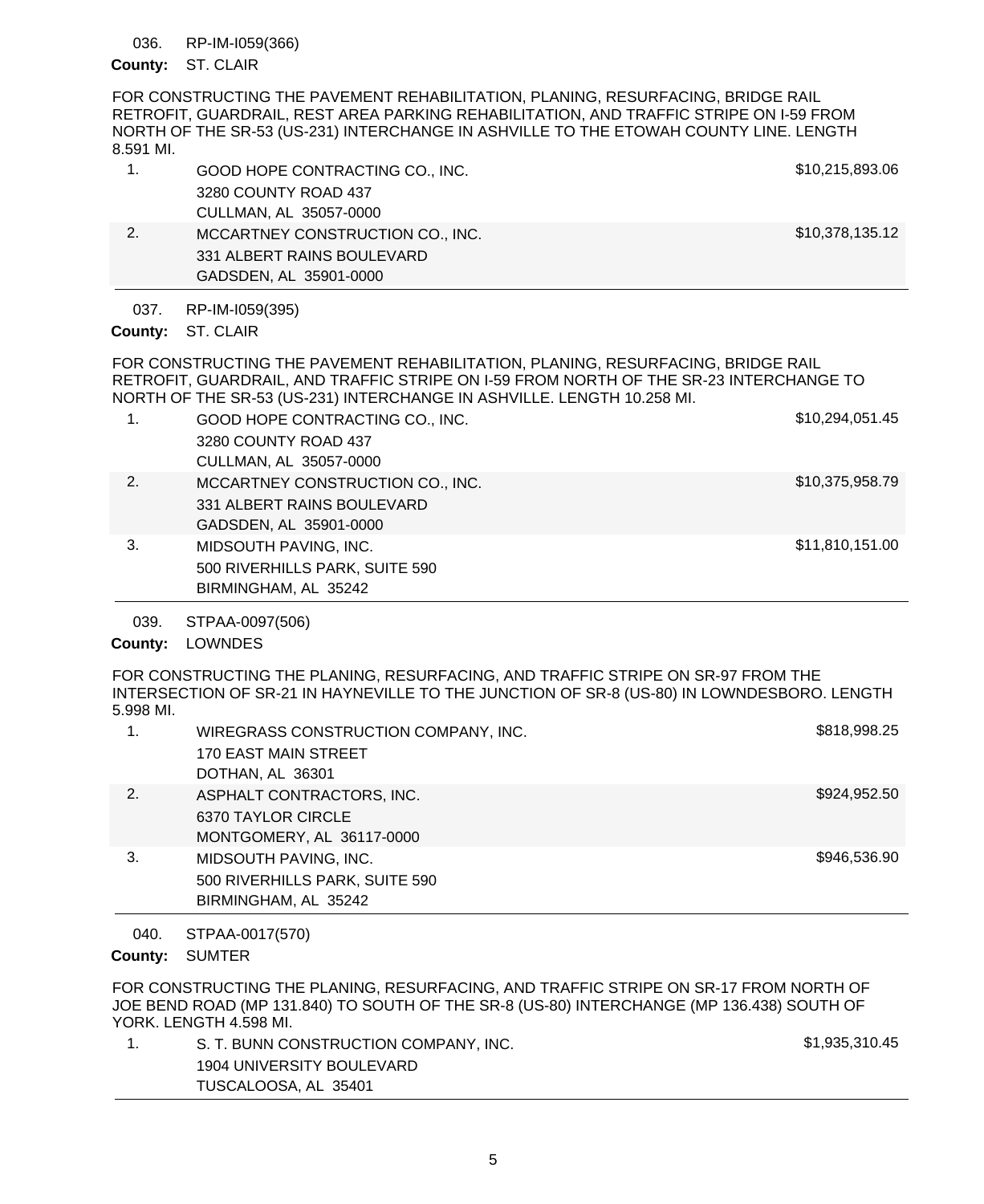#### STPAA-0017(572) 041.

## County: CHOCTAW

FOR CONSTRUCTING THE PLANING, RESURFACING, AND TRAFFIC STRIPE ON SR-17 FROM THE WASHINGTON COUNTY LINE TO THE SOUWILPA CREEK BRIDGE (MP 83.998) IN SILAS. LENGTH 6.039 MI.

|    | MOBILE ASPHALT COMPANY, LLC<br>3151 HAMILTON BOULEVARD<br>THEODORE, AL 36582 | \$1,146,568.68 |
|----|------------------------------------------------------------------------------|----------------|
| 2. | H. O. WEAVER & SONS, INC.<br>7450 HOWELLS FERRY ROAD<br>MOBILE, AL 36618     | \$1,274,993.21 |

STPAA-0219(506) 042.

## County: PERRY

FOR CONSTRUCTING THE RESURFACING (MICRO-SURFACING SEAL COAT AND SCRUB SEAL) AND TRAFFIC STRIPE ON SR-219 FROM THE JUNCTION OF SR-183 TO THE BIBB COUNTY LINE. LENGTH 5.920 MI.

| WHITAKER CONTRACTING CORPORATION | \$738.290.11 |
|----------------------------------|--------------|
| 692 CONVICT CAMP ROAD            |              |
| GUNTERSVILLE, AL 35976-0000      |              |

STPAA-HSIP-0245(501) 043.

## County: BUTLER

FOR CONSTRUCTING THE SAFETY WIDENING, PLANING, RESURFACING, BRIDGE RAIL RETROFIT, AND TRAFFIC STRIPE ON SR-245 FROM THE JUNCTION OF SR-10 TO THE JUNCTION OF SR-185 IN GREENVILLE (SITE 1) AND ON SR-10 FROM JUST WEST OF THE JUNCTION OF COLLEGE STREET TO THE JUNCTION OF BOLLING STREET IN GREENVILLE (SITE 2). LENGTH 2.899 MI.

1. MIDSOUTH PAVING, INC. **\$1,937,585.55** 500 RIVERHILLS PARK, SUITE 590 BIRMINGHAM, AL 35242

STPAA-5115(252) 044.

County: MONTGOMERY

FOR CONSTRUCTING THE PLANING, WIDENING, RESURFACING, AND TRAFFIC STRIPE ON CR-85 (PIKE ROAD) FROM THE JUNCTION OF CR-83 (WALLAHATCHIE ROAD) TO THE JUNCTION OF SR-126 (US-80). LENGTH 5.851 MI.

| 1. | ASPHALT CONTRACTORS, INC.            | \$1,512,123.65 |
|----|--------------------------------------|----------------|
|    | 6370 TAYLOR CIRCLE                   |                |
|    | MONTGOMERY, AL 36117-0000            |                |
| 2. | WIREGRASS CONSTRUCTION COMPANY, INC. | \$1,528,570.85 |
|    | 170 EAST MAIN STREET                 |                |
|    | DOTHAN, AL 36301                     |                |
| 3. | MIDSOUTH PAVING, INC.                | \$1,572,895.40 |
|    | 500 RIVERHILLS PARK, SUITE 590       |                |
|    | BIRMINGHAM, AL 35242                 |                |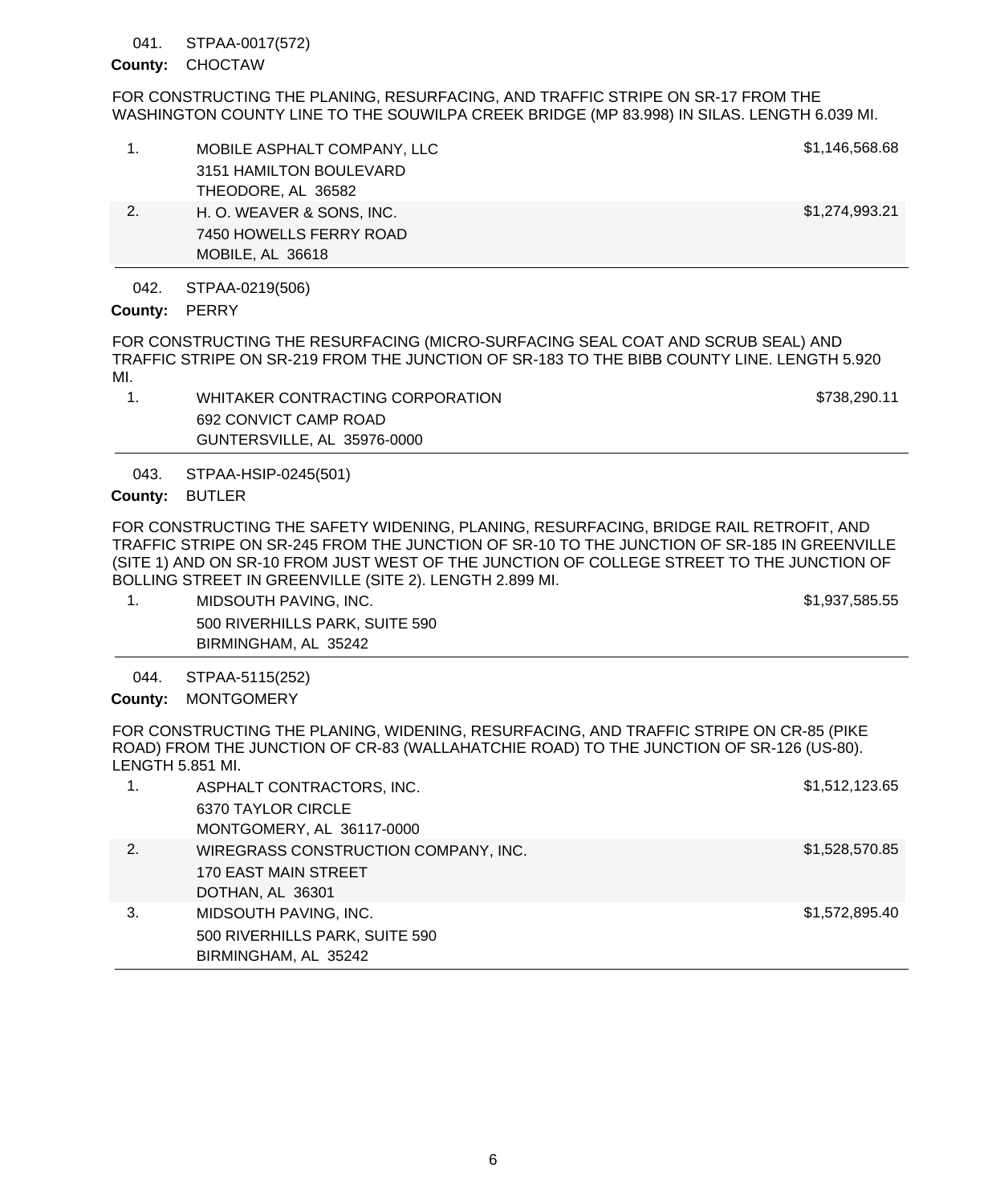#### STPAA-HSIP-0018(508) 047.

### County: FAYETTE

FOR CONSTRUCTING THE SAFETY WIDENING, PLANING, RESURFACING, GUARDRAIL, AND TRAFFIC STRIPE ON SR-18 (US-43) FROM THE INTERSECTION OF SR-13 (THE BERRY "Y") TO WEST OF THE JUNCTION OF CR-125 NORTHEAST OF BERRY. LENGTH 7.014 MI.

| S. T. BUNN CONSTRUCTION COMPANY, INC. | \$3,726,250.22 |
|---------------------------------------|----------------|
| 1904 UNIVERSITY BOULEVARD             |                |
| TUSCALOOSA, AL 35401                  |                |

RECA-STPAA-HSIP-0171(513) 051.

## County: FAYETTE

FOR CONSTRUCTING THE SAFETY WIDENING, PLANING, RESURFACING, CURB RAMP INSTALLATION, AND TRAFFIC STRIPE ON SR-171 FROM NORTH OF THE JUNCTION OF SR-159 IN FAYETTE TO NORTH OF THE JUNCTION OF SR-102. LENGTH 7.088 MI.

1. S. T. BUNN CONSTRUCTION COMPANY, INC.  $$5,261,996.18$ 1904 UNIVERSITY BOULEVARD TUSCALOOSA, AL 35401

STPNU-0714(251) 054.

County: BUTLER

FOR CONSTRUCTING THE WIDENING, RESURFACING, AND TRAFFIC STRIPE ON CR-7 FROM THE JUNCTION OF CR-15 IN GARLAND TO THE NORTH END OF THE LONG CREEK BRIDGE. LENGTH 3.495 MI.

|    | BIRMINGHAM, AL 35242                 |              |
|----|--------------------------------------|--------------|
|    | 500 RIVERHILLS PARK, SUITE 590       |              |
| 2. | MIDSOUTH PAVING, INC.                | \$414,078.90 |
|    | DOTHAN, AL 36301                     |              |
|    | 170 EAST MAIN STREET                 |              |
|    | WIREGRASS CONSTRUCTION COMPANY, INC. | \$406,573.64 |

STPOA-2017(250) 055.

County: COVINGTON

FOR CONSTRUCTING THE WIDENING, RESURFACING, GUARDRAIL, AND TRAFFIC STRIPE ON CR-57 FROM A POINT NEAR THE JUNCTION OF SR-12 (US-84) EAST OF ANDALUSIA TO THE JUNCTION OF CR-70. LENGTH 1.882 MI.

| WIREGRASS CONSTRUCTION COMPANY, INC. | \$438,619.55 |
|--------------------------------------|--------------|
| 170 EAST MAIN STREET                 |              |
| DOTHAN, AL 36301                     |              |
| MIDSOUTH PAVING, INC.                | \$471,123.30 |
| 500 RIVERHILLS PARK, SUITE 590       |              |
| BIRMINGHAM, AL 35242                 |              |

STPOA-3917(250) 058.

County: LAUDERDALE

FOR CONSTRUCTING THE RESURFACING AND TRAFFIC STRIPE ON CR-25 (BRIDGE ROAD) FROM THE INTERSECTION OF CR-66 (J. C. MAULDIN HIGHWAY) IN KILLEN TO THE JUNCTION OF SR-64. LENGTH 5.531 MI.

|    | ROGERS GROUP, INC.             | \$448,956.09 |
|----|--------------------------------|--------------|
|    | 421 GREAT CIRCLE ROAD          |              |
|    | NASHVILLE, TN 37228-0000       |              |
| 2. | MIDSOUTH PAVING, INC.          | \$523,823.15 |
|    | 500 RIVERHILLS PARK, SUITE 590 |              |
|    | BIRMINGHAM, AL 35242           |              |